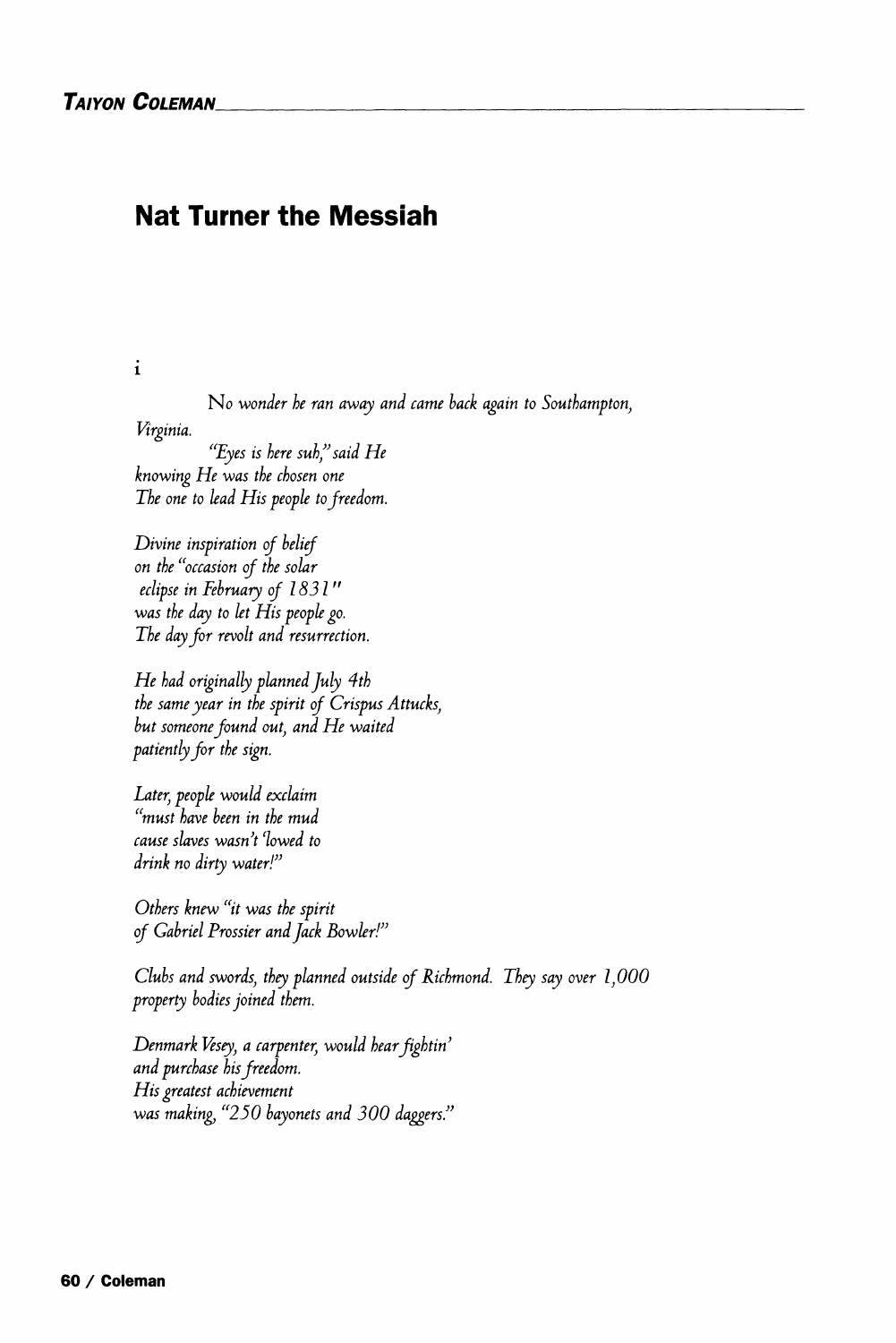**11** 

George Boxley was a white slave owner in 1815. Thinkin' his slaves should be free, Boxley made plans freeing his slaves. His slave cook found out and she told. Told, told, told, told, she must have whispered it very early in the morning over a dingy pillow case filled rotten with straw. Boxley escaped. His slaves

were destroyed, the remaining confiscated and resold.

## iii

"Do yah know what cha is?" is what He asked by the dim firelight reflected over damp cave walls.

"Eyes is waitin' fors a sign,"

came out knowingly.

A collective knowledge *of* lashes

gone far beneath the skin, past His time beneath

existence. He could still hear the drum beating for Him.

"Dis here is our time to run, our time to be free."

He had come back to his Master Travis like Jesus to John the Baptist as the heat of

water can run from the sun softly

over sinful heads desiring to be free.

"Eyes be the chosen one. Eyes be here to help yah...fors us all."

He let those words lie 3 miles outside of Southampton Virginia.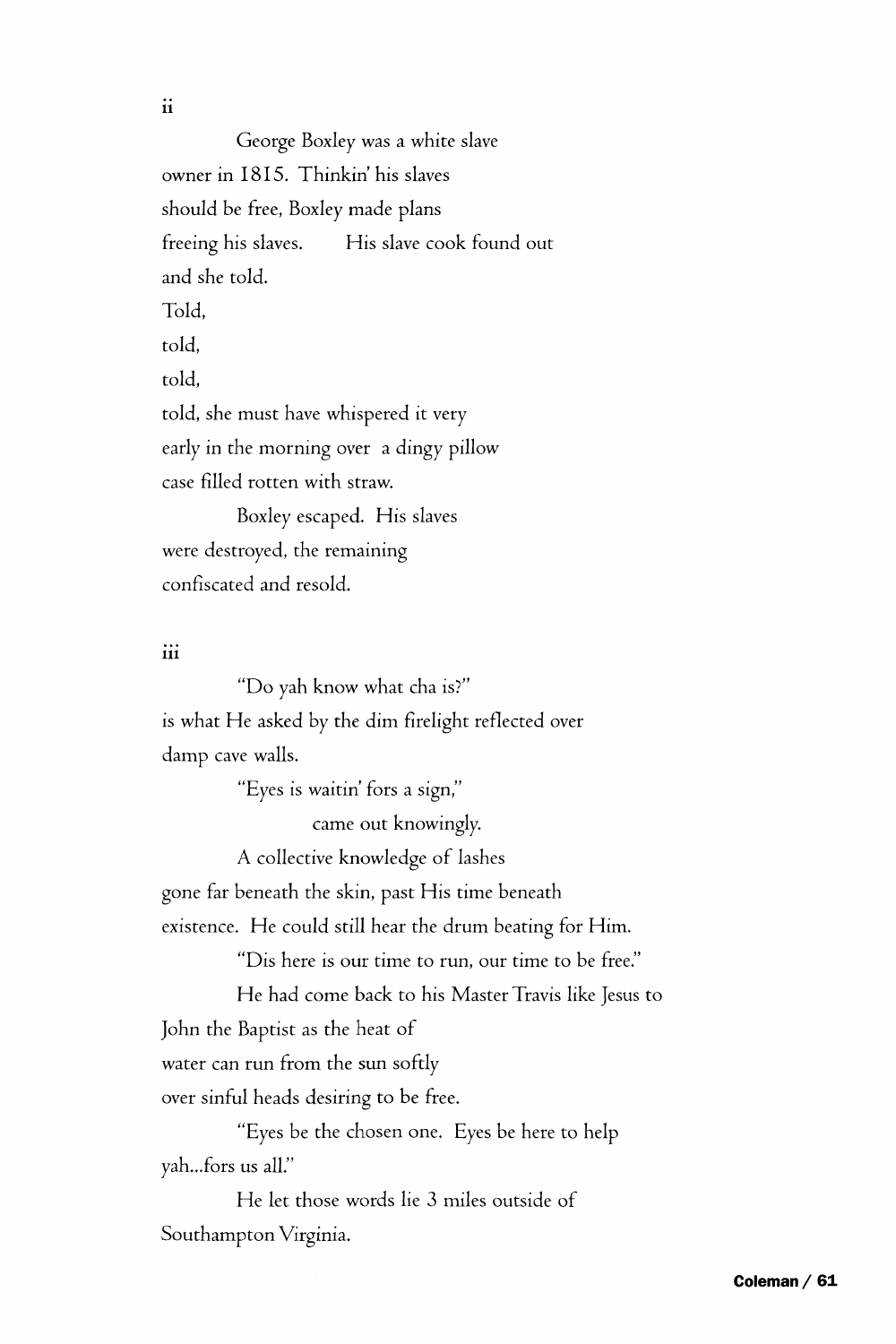**IV**  Silently like water moccasins in a southern-fried still standing pond He crept slowly His silver razor sharp blade pairing up creaky white

stairs entering rooms one by one revisiting

Sally Sue Travis wanted only the newest niggers sleeping at the foot of her bed in case she woke up thirsty

Travis Jr. never wanted no niggers at the foot of his bed he just wanted them only to drink the contents of his chamber pot when he made sure it was full

Misses Travis liked her cornbread neither hot or cold. She went through two housemaids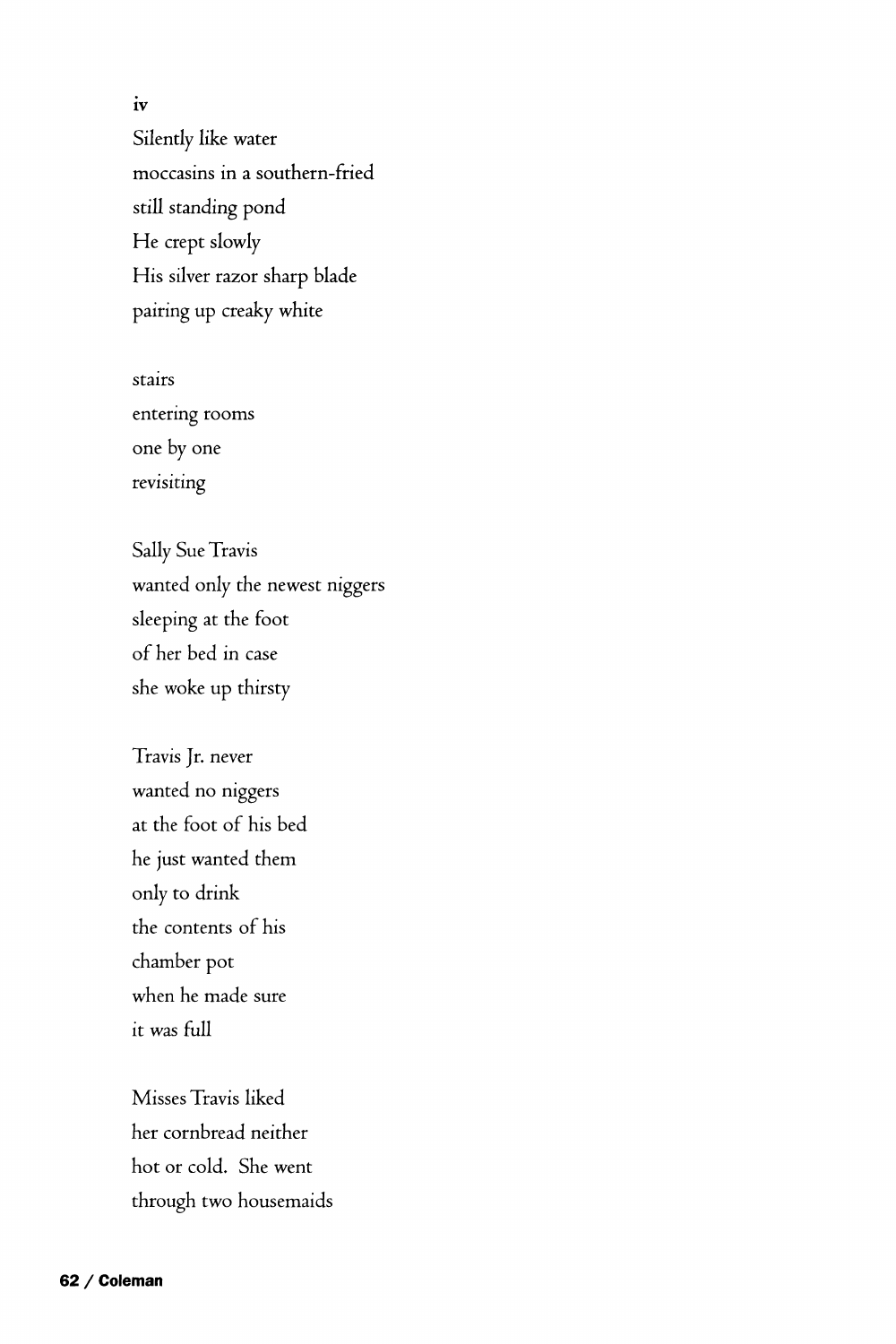a month so they say the old ones never leaving by foot Master Travis wanted his niggers to mind grateful for all their blessings

17 to 19 hours work a day no pay a peck of meal 3 4 pounds of meat yearly all the rejectable hog parts you could ask

pickled pig balls pig intestines pig feet pig hearts pig brains pig snouts pig skins pig dicks pick heads pig tails pig eyes

## v

"You could have gotten worse/' is what master Travis preached Sundays